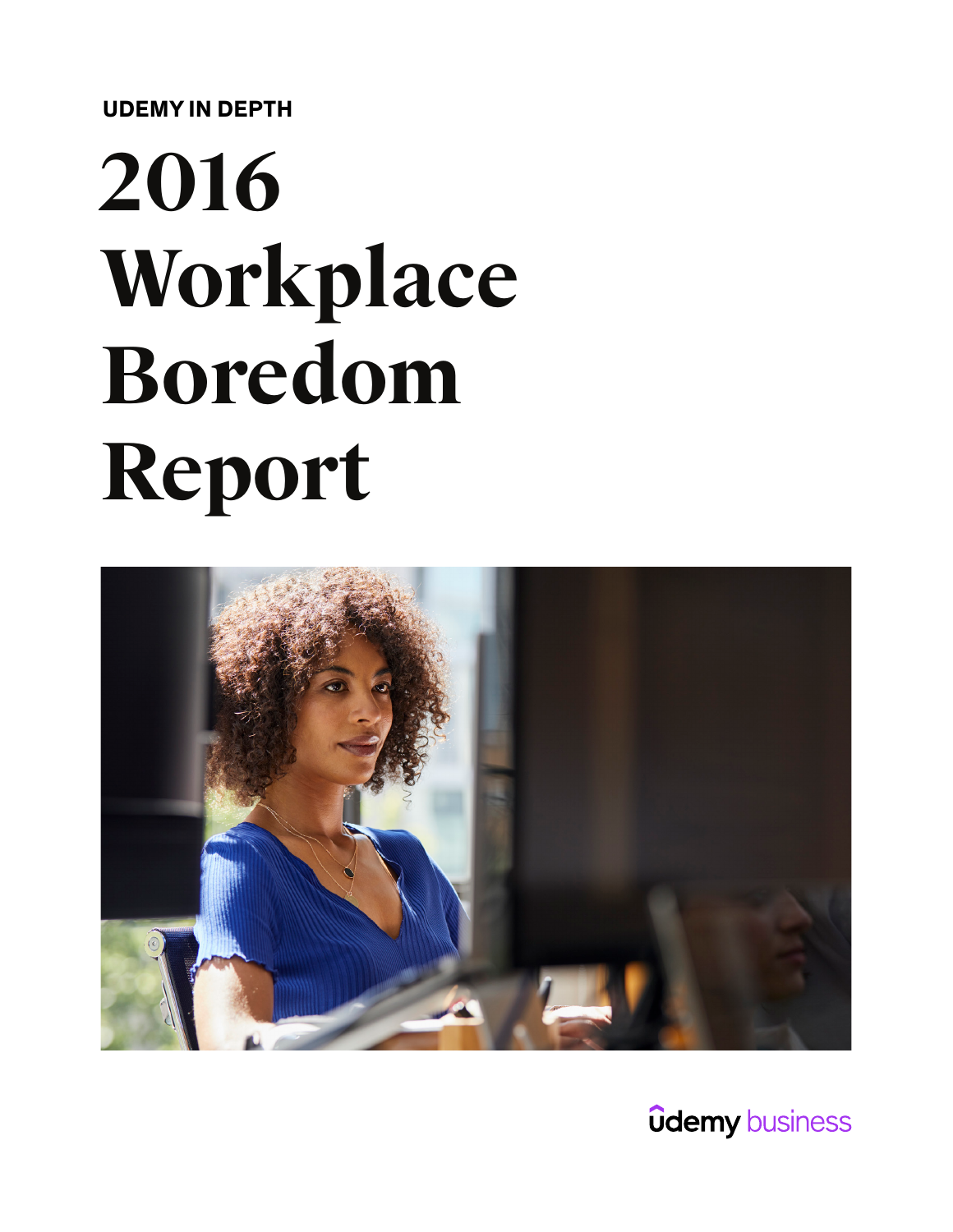# **2016 Udemy Workplace Boredom Study**

Battling Boredom Blues: How to Engage Today's Workers

#### **Top Reason Why Employees Are Bored? Lack of Learning Opportunities**

Top-performing organizations are driven by high levels of employee engagement. Yet, engagement in the U.S. is at an eight-year low and remained stagnant in 2015, according to Quantum Workplace<sup>1</sup>. Business and HR leaders continue to lose sleep over this critical issue that impacts morale, retention, and business performance.

How can companies boost engagement and capture higher growth?

We sought answers to this question by surveying 1,000 U.S. full-time office workers to understand current levels of employee disengagement, some of the underlying causes, and how organizations can tackle this issue head-on.

#### Key takeaways

The biggest driver of engagement is an employee's personal view of their future. Today's workers desire to be more involved in shaping their own experience in the workplace. Business and HR leaders must help people envision their future career and learning path in order to effectively engage them.



*<sup>1</sup> Quantum Workplace, 2016 Employee Engagement Trends: Among America's Best Places to Work, 2016.*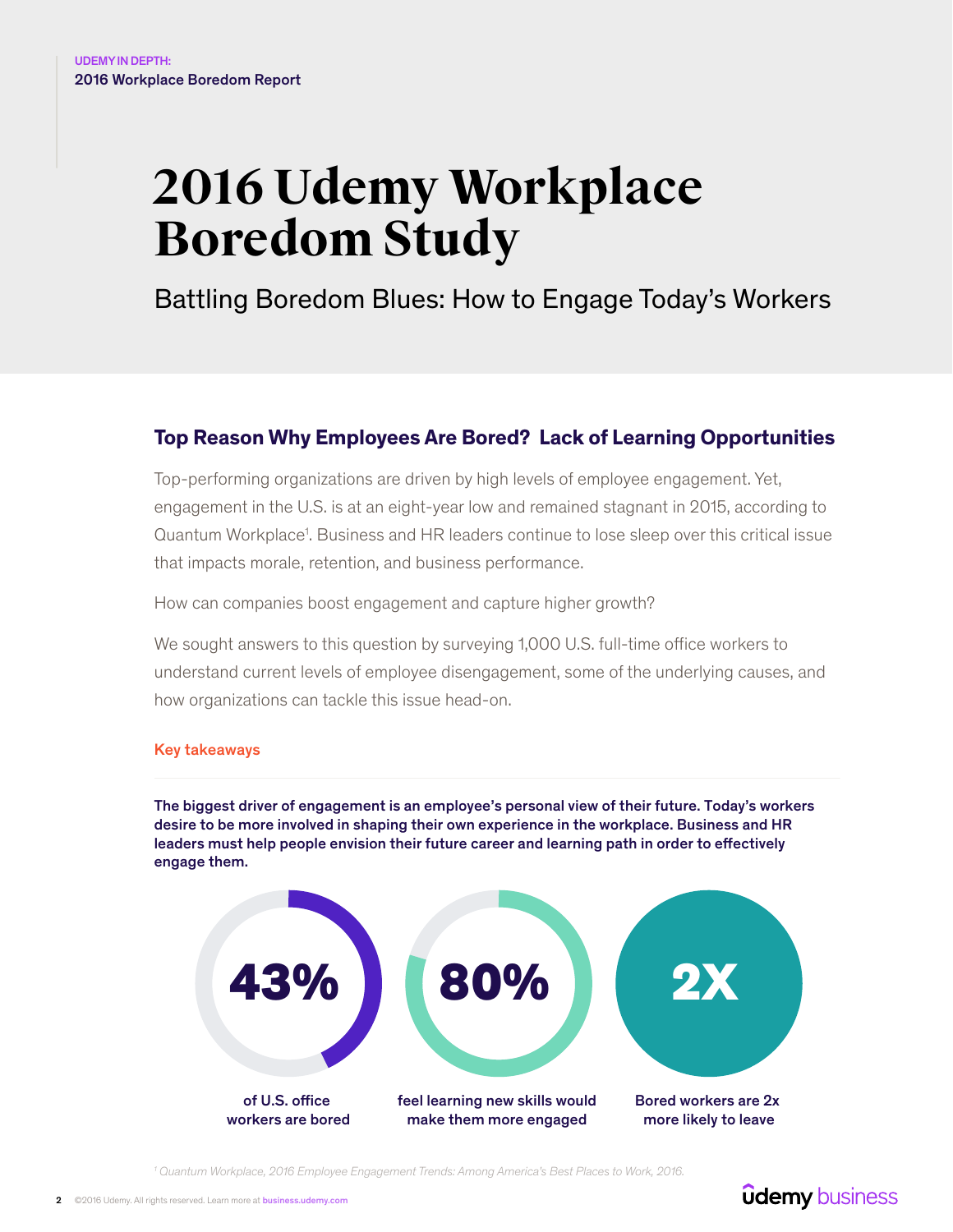#### **Boredom is a Leading Indicator of Disengagement**

Boredom at work is an early warning sign of widespread disengagement that can negatively impact an organization's bottom line. "Actively disengaged employees cost the U.S. \$450 billion to \$550 billion in lost productivity per year," according to **[Gallup](http://www.gallup.com/businessjournal/162953/tackle-employees-stagnating-engagement.aspx)**.

However, if companies can address this indifference and boost engagement rates, they will reap the benefits of enhanced business performance. [Research by AON Hewitt](http://www.aon.com/attachments/human-capital-consulting/2015-Trends-in-Global-Employee-Engagement-Report.pdf) found that a 5% increase in employee engagement is linked to a 3% increase in revenue growth in the subsequent year.

#### Profile of today's disengaged worker

Women, millennials, and entry to mid-level positions are the most bored and disengaged segments of the workforce.

More women (**48%**) than men (**39%**) are bored at work.

**46%** People in entry to mid-level jobs are more bored than those at senior levels

**43%** of U.S. office workers confessed they are bored or disengaged at work

Millennials are nearly **2x** as likely to be bored at work than baby boomers

Over **51%** of bored workers felt this way for more than half of their work week

#### **The Consequence of Boredom? Your Employees Will Leave**

 A high incidence of boredom among segments of the workforce directly impacts performance, morale, and retention. 39% of surveyed employees called in sick to work due to boredom. 51% of employees say they often hear colleagues express feelings of boredom or disengagement. This can lead to a "contagion" effect with bored workers spreading their low morale to other team members.

#### Boredom drives employees away

| Bored workers are 2 times more likely to leave a company than those who are not bored |                        |                     |  |
|---------------------------------------------------------------------------------------|------------------------|---------------------|--|
|                                                                                       | <b>Bored Employees</b> | Non-bored employees |  |
| Likely to change jobs in next 3-6 months                                              | 42%                    | 22%                 |  |
| Boredom is a factor in the likelihood<br>of changing jobs in next 3-6 months*         | 79%                    | 36%                 |  |

*\*For those likely to leave in next 3-6 months*

# **<u>udemy business</u>**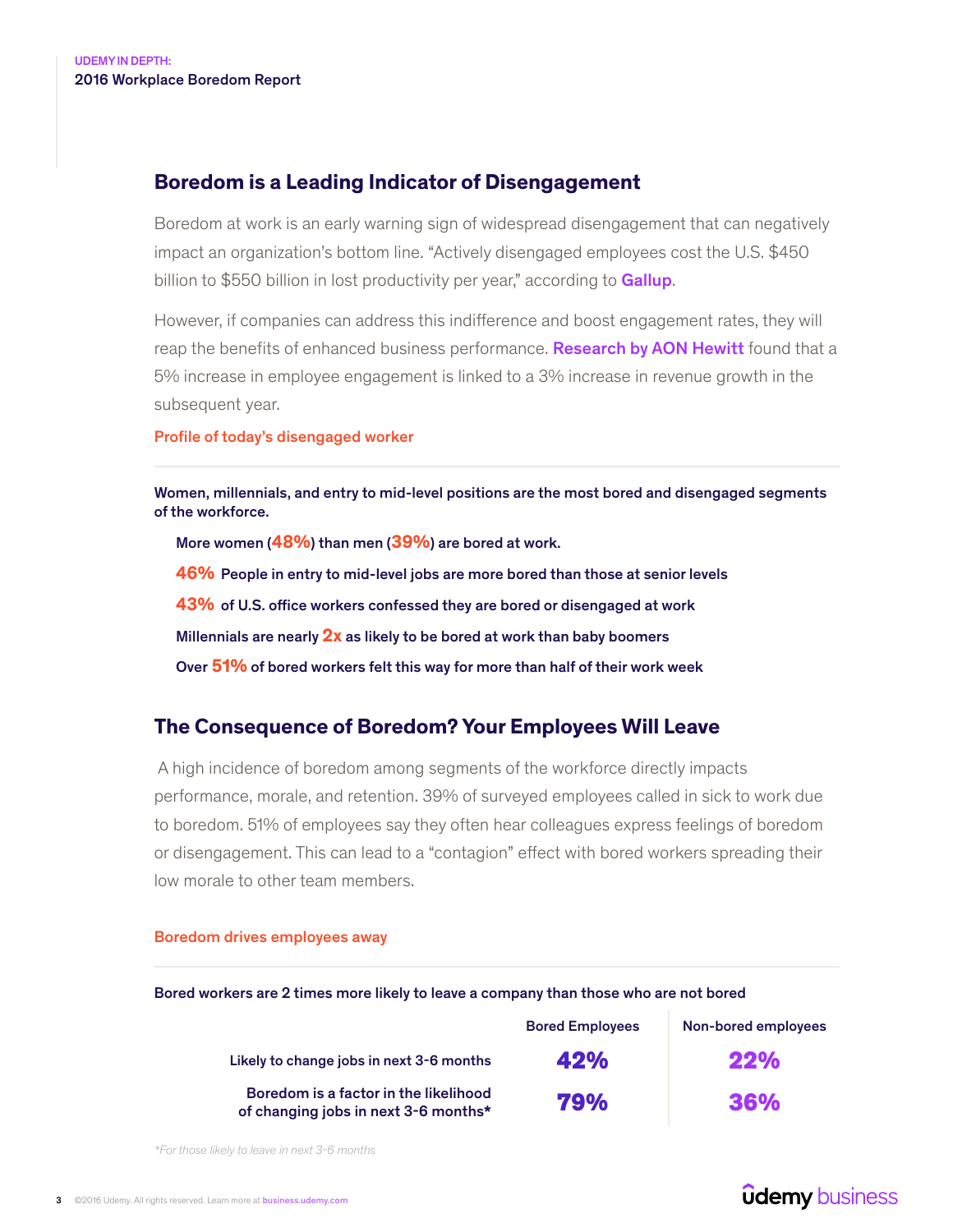Moreover, our study revealed bored workers are twice as likely to jump ship than their nonbored colleagues. Replacing employees can be an expensive proposition for organizations. Employee turnover costs companies 16% of annual salary for low-paying jobs and up to 213% of annual salary for highly educated executives, according to the **Center for American** [Progress \(CAP\) study](https://www.americanprogress.org/wp-content/uploads/2012/11/CostofTurnover.pdf).

# **What's Causing Widespread Disengagement?**

The biggest driver of engagement is an employee's personal view of their future.

Future career opportunities and learning and development have consistently remained top engagement drivers for workers. "The majority of employees do not see a path forward with their organizations, and this has the strongest and most consistent impact on whether employees say, stay, and strive," [reports AON Hewitt](http://www.aon.com/attachments/human-capital-consulting/2015-Trends-in-Global-Employee-Engagement-Report.pdf).

As employees demand more from their workplace, business and HR leaders must help people shape their futures at the company.

A [2012 Harvard Business Review study](https://hbr.org/2012/07/why-top-young-managers-are-in-a-nonstop-job-hunt) found that dissatisfaction with employee development efforts leads to early exits. Workers felt that companies generally satisfied their needs for on-the-job development but they did not receive enough future-oriented formal development, such as training, mentoring, and coaching—which they also value.

**In short, boredom leads to low retention, which affects cost and business performance. Organizations can choose to invest in developing top performers who will add value to the business today and tomorrow, or risk losing them to growth opportunities elsewhere.**



#### Top reasons why employees feel bored at work\*

*\* Respondents could select more than one option*

# **<u>udemy business</u>**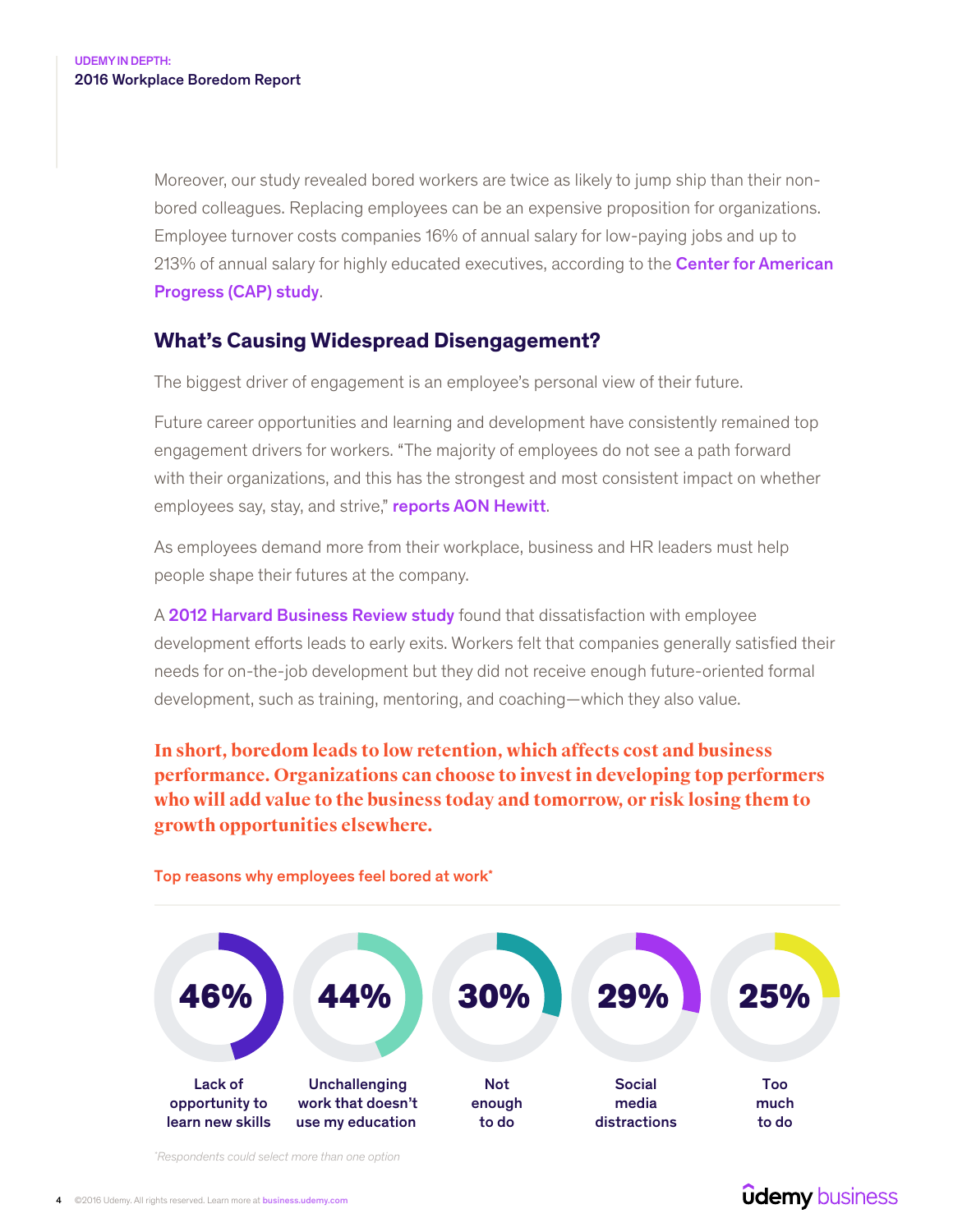#### **Tackle Workplace Boredom with Learning Opportunities**

Employees want control of their own destiny. Organizations who help their people envision and realize a career development path will not only retain and engage their workforce, but also enhance productivity and business outcomes.

*CA* 99 Career opportunities matter. **Today most companies are going through a 'crew shift' as boomer generation employees retire and millennials and young people enter management and high value positions. Younger folks are motivated by growth, career opportunity, and meaning.**

Corporate training and development programs should target the most bored segments of the workforce–women, millennials, and entry to mid-level positions–for the biggest impact on performance.

If leaders can tackle the root cause of boredom at work by helping their workers grow, organizations will boost engagement, lower retention, and ultimately increase their bottom line.



Josh Bersin [Bersin by Deloitte](https://www.linkedin.com/pulse/20130816200159-131079-employee-retention-now-a-big-issue-why-the-tide-has-turned)

Learning drives engagement